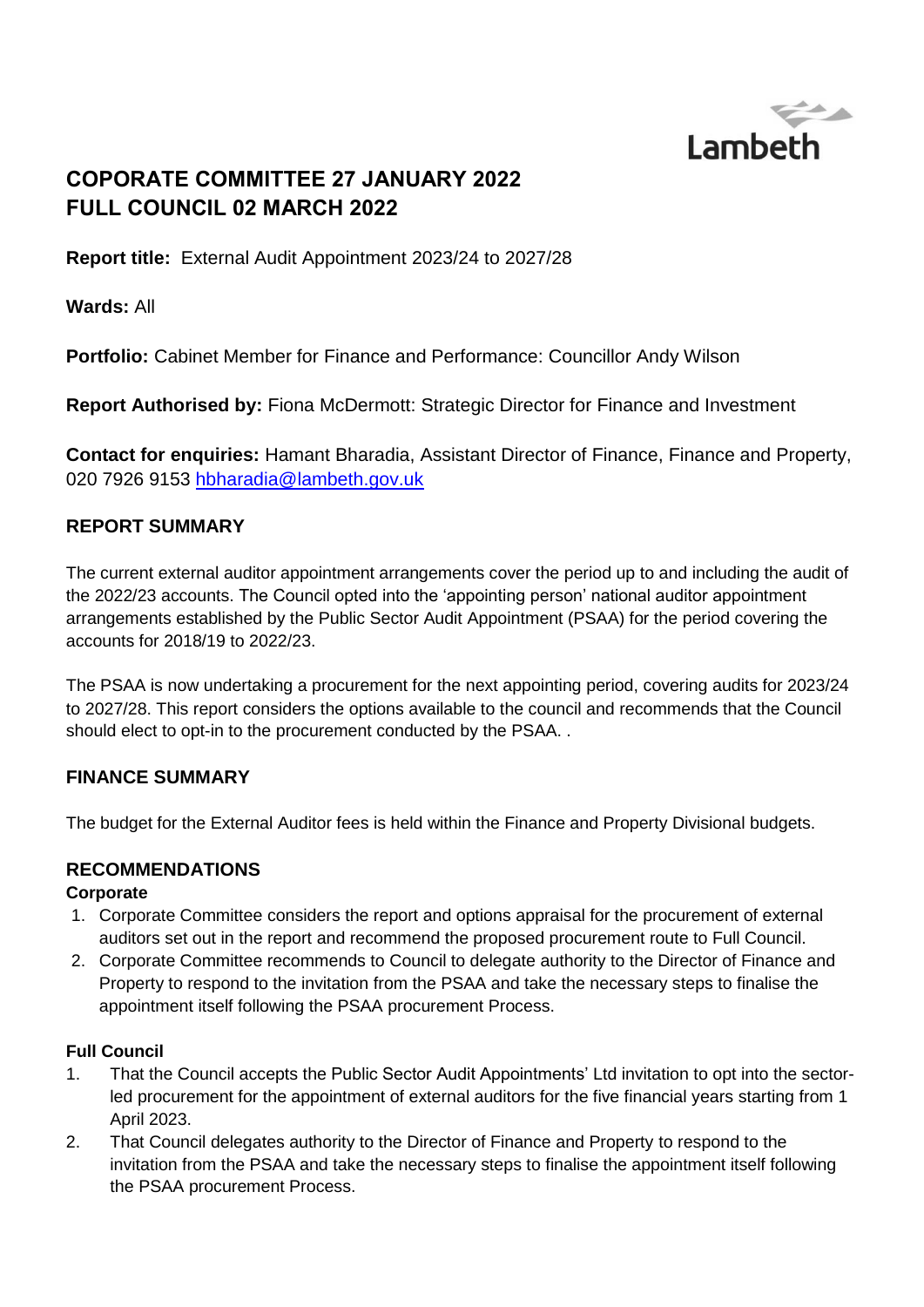## **1. CONTEXT**

- 1.1 Under the Local Government Audit & Accountability Act 2014 ("the Act"), the council is required to appoint an auditor to audit its accounts for each financial year. The current external auditor appointment arrangements cover the period up to and including the audit of the 2022/23 accounts. The Council opted into the 'appointing person' national auditor appointment arrangements established by the Public Sector Audit Appointment (PSAA) for the period covering the accounts for 2018/19 to 2022/23.
- 1.2 The auditor appointed at the end of a procurement process will undertake the statutory audit of accounts and Best Value assessment of the council in each financial year, in accordance with all relevant codes of practice and guidance. The appointed auditor is also responsible for investigating questions raised by electors and has powers and responsibilities in relation to Public Interest Reports and statutory recommendations.
- 1.3 The auditor must act independently of the council and the main purpose of the procurement legislation is to ensure that the appointed auditor is sufficiently qualified and independent.
- 1.4 The auditor must be registered to undertake local audits by the Financial Reporting Council (FRC) employ authorised Key Audit Partners to oversee the work. As the report below sets out there is a currently a shortage of registered firms and Key Audit Partners.
- 1.5 Auditors are regulated by the FRC, which will be replaced by a new body with wider powers, the Audit, Reporting and Governance Authority (ARGA) during the course of the next audit contract.
- 1.6 Councils therefore have very limited influence over the nature of the audit services they are procuring, the nature and quality of which are determined or overseen by third parties
- 1.7 The current external auditor appointment arrangements cover the period up to and including the audit of the 2022/23 accounts. The Council opted into the 'appointing person' national auditor appointment arrangements established by the Public Sector Audit Appointment (PSAA) for the period covering the accounts for 2018/19 to 2022/23.
- 1.8 The council has experienced a decrease in quality provided by the current contract when compared to previous audit contracts. This has been the experience of the majority of councils during this period. Many of these issues were considered by Sir Tony Redmond in his review sponsored by the MHCLG and carried out between 2018 and 2019 and published in September 2020. This was responded to by the government in December 2020 and the recommendations made went some way to responding to the concerns of local Government in its auditors.
- 1.9 The PSAA have also engaged with councils, prior to the deadline for deciding upon a procurement route, to explore their concerns and consider the options to address the issues around the market, quality and price.

## **2. PROPOSAL AND REASONS**

- 2.1 The council has three options
	- To appoint its own auditor, which requires it to follow the procedure set out in the Act.
	- To act jointly with other authorities to procure an auditor following the procedures in the Act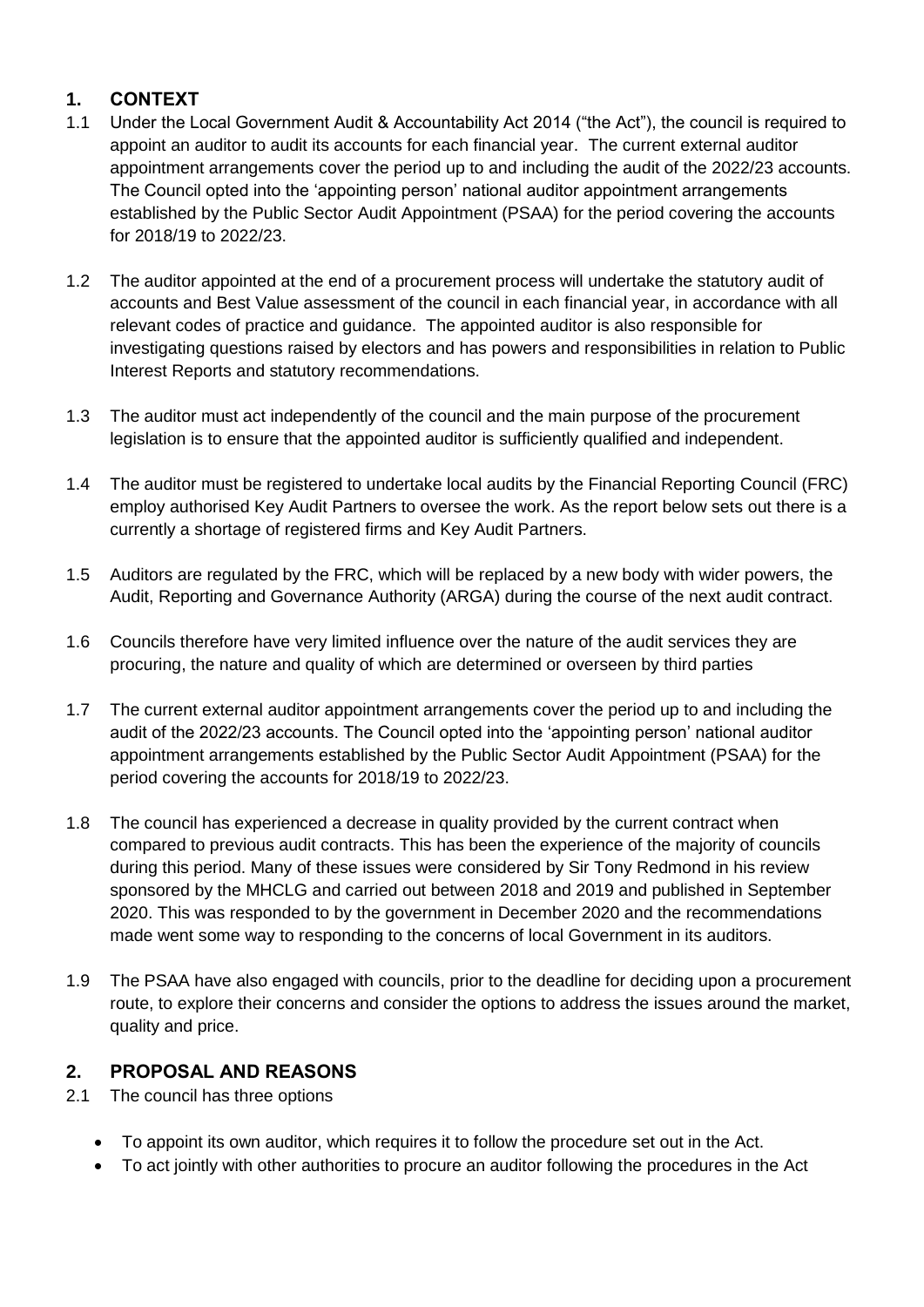- To opt into the national auditor appointment scheme administered by a body designated by the Secretary of State as the 'appointing person'. The body currently designated for this role is Public Sector Audit Appointments Limited (PSAA).
- 2.2 In order to opt into the national scheme, the Council must make a decision at a meeting of the Full Council. In order to meet the deadline for the PSAA this decision has to be made before 14 March 2022.

## **2.3 Appointment by the council itself or jointly**

- 2.4 The Council may elect to appoint its own external auditor under the Act, which would require the council to
	- Establish an independent auditor panel to make a stand-alone appointment. The auditor panel would need to be set up by the Council itself, and the members of the panel must be wholly, or a majority of independent members as defined by the Act. Independent members for this purpose are independent appointees, excluding current and former elected members (or officers) and their close families and friends. This means that elected members will not have a majority input to assessing bids and choosing to which audit firm to award a contract for the Council's external audit.
	- Manage the contract for its duration, overseen by the Auditor Panel.
- 2.5 Alternatively, the Act enables the Council to join with other authorities to establish a joint auditor panel. Again, this will need to be constituted of wholly or a majority of independent appointees. Further legal advice would be required on the exact constitution of such a panel having regard to the obligations of each Council under the Act and the Council would need to liaise with other local authorities to assess the appetite for such an arrangement.
- 2.6 Either of these options would involve a great deal of time and effort on behalf of officers. Councils that expressed a wish to go down this rite for the next 5 year period have identified a lack of interest in the market and a considerable increase in price compared to the current contract.
- 2.7 The scope of a local audit is fixed. It is determined by the Code of Audit Practice (currently published by the National Audit Office), the format of the financial statements as specified by the Chartered Institute of Public Finance and Accountancy (CIPFA and the application of auditing standards regulated by the FRC. These factors apply to all local audits irrespective of whether an eligible body decides to opt into PSAA's national scheme or chooses to make its own separate arrangements. The requirements are mandatory; they shape the work auditors undertake and have a bearing on the actual fees required.
- 2.8 There are currently nine audit providers eligible to audit local authorities and other relevant bodies under local audit legislation. This means that a local procurement exercise would seek tenders from the same firms as the national procurement exercise, subject to the need to manage any local independence issues. Local firms cannot be invited to bid. Local procurements must deliver the same audit scope and requirements as a national procurement, reflecting the auditor's statutory responsibilities.

### **2.9 The national auditor appointment scheme**

2.10 PSAA is specified as the 'appointing person' for principal local government under the provisions of the Act and the Local Audit (Appointing Person) Regulations 2015. PSAA let five-year audit services contracts in 2017 for the first appointing period, covering audits of the accounts from 2018/19 to 2022/23. It is now undertaking the work needed to invite eligible bodies to opt in for the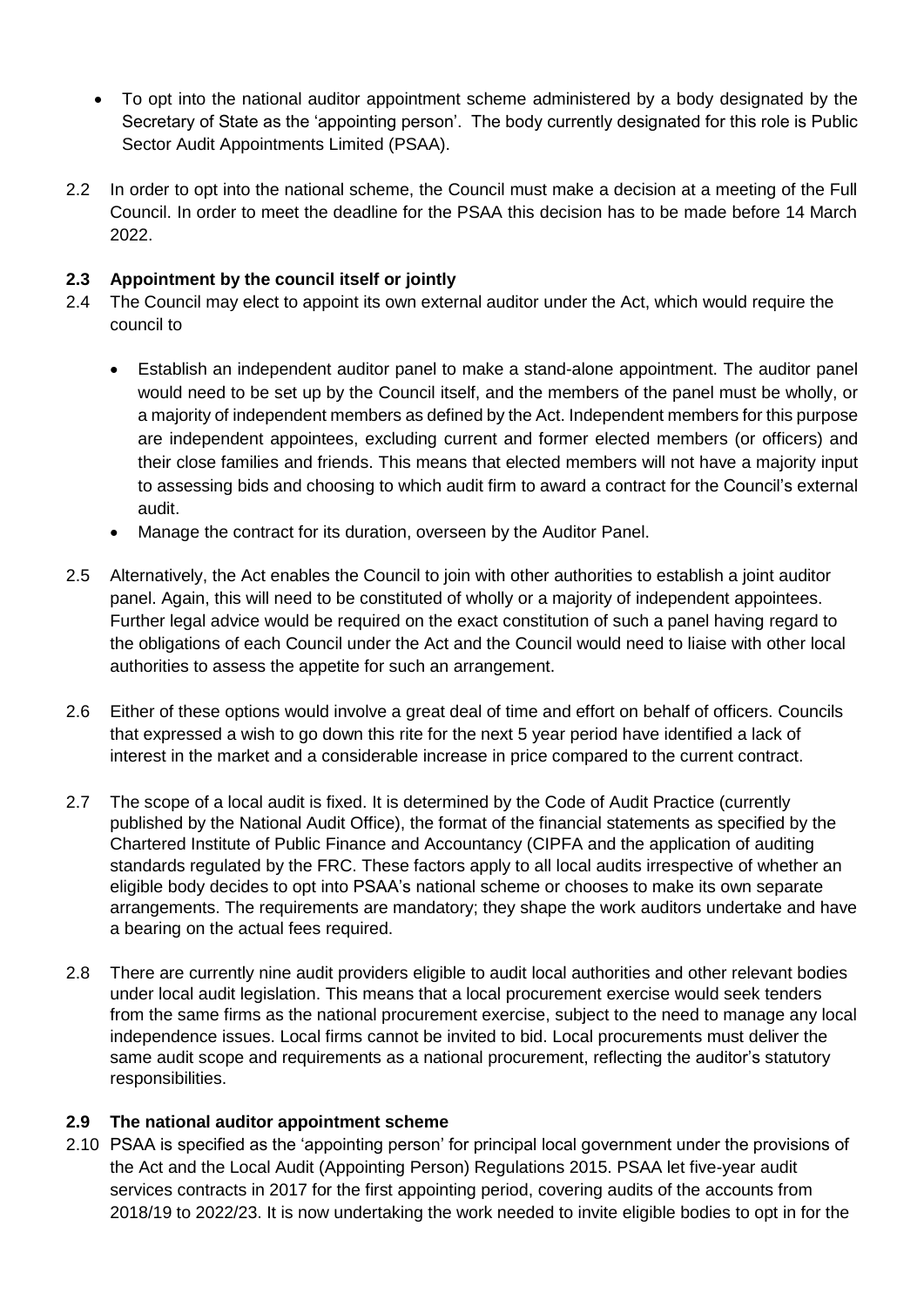next appointing period, from the 2023/24 audit onwards, and to complete a procurement for audit services. PSAA is a not-for-profit organisation whose costs are around 4% of the scheme with any surplus distributed back to scheme members.

- 2.11 In summary the national opt-in scheme provides the following:
	- the appointment of a suitably qualified audit firm to conduct audits for each of the five financial years commencing 1 April 2023.
	- appointing the same auditor to other opted-in bodies that are involved in formal collaboration or joint working initiatives to the extent this is possible with other constraints.
	- managing the procurement process to ensure both quality and price criteria are satisfied. PSAA has sought views from the sector to help inform its detailed procurement strategy.
	- ensuring suitable independence of the auditors from the bodies they audit and managing any potential conflicts as they arise during the appointment period.
	- minimising the scheme management costs and returning any surpluses to scheme members.
	- consulting with authorities on auditor appointments, giving the Council the opportunity to influence which auditor is appointed.
	- consulting with authorities on the scale of audit fees and ensuring these reflect scale, complexity, and audit risk; and
	- ongoing contract and performance management of the contracts once these have been let.
- 2.12 PSAA is now inviting the Council to opt in for the second appointing period, for 2023/24 to 2027/28, along with all other eligible authorities. Based on the level of opt-ins it will enter into contracts with appropriately qualified audit firms and appoint a suitable firm to be the Council's auditor.

#### 2.13 **2022 Audit Procurement**

- 2.14 The prices submitted by bidders through the procurement will be the key determinant of the value of audit fees paid by opted-in bodies. PSAA have stated that they will:
	- seek to encourage realistic fee levels and to benefit from the economies of scale associated with procuring on behalf of a significant number of bodies.
	- continue to pool scheme costs and charge fees to opted-in bodies in accordance with the published fee scale as amended following consultations with scheme members and other interested parties (pooling means that everyone within the scheme will benefit from the prices secured via a competitive procurement process – a key tenet of the national collective scheme).
	- continue to minimise its own costs, around 4% of scheme costs, and as a not-for-profit company will return any surplus funds to scheme members. In 2019 it returned a total £3.5million to relevant bodies and in 2021 a further £5.6million was returned.
- 2.15 PSAA will seek to encourage market sustainability in its procurement. Firms will be able to bid for a variety of differently sized contracts so that they can match their available resources and risk appetite to the contract for which they bid. They will be required to meet appropriate quality standards and to reflect realistic market prices in their tenders, informed by the scale fees and the supporting information provided about each audit. Where regulatory changes are in train which affect the amount of audit work suppliers must undertake, firms will be informed as to which developments should be priced into their bids.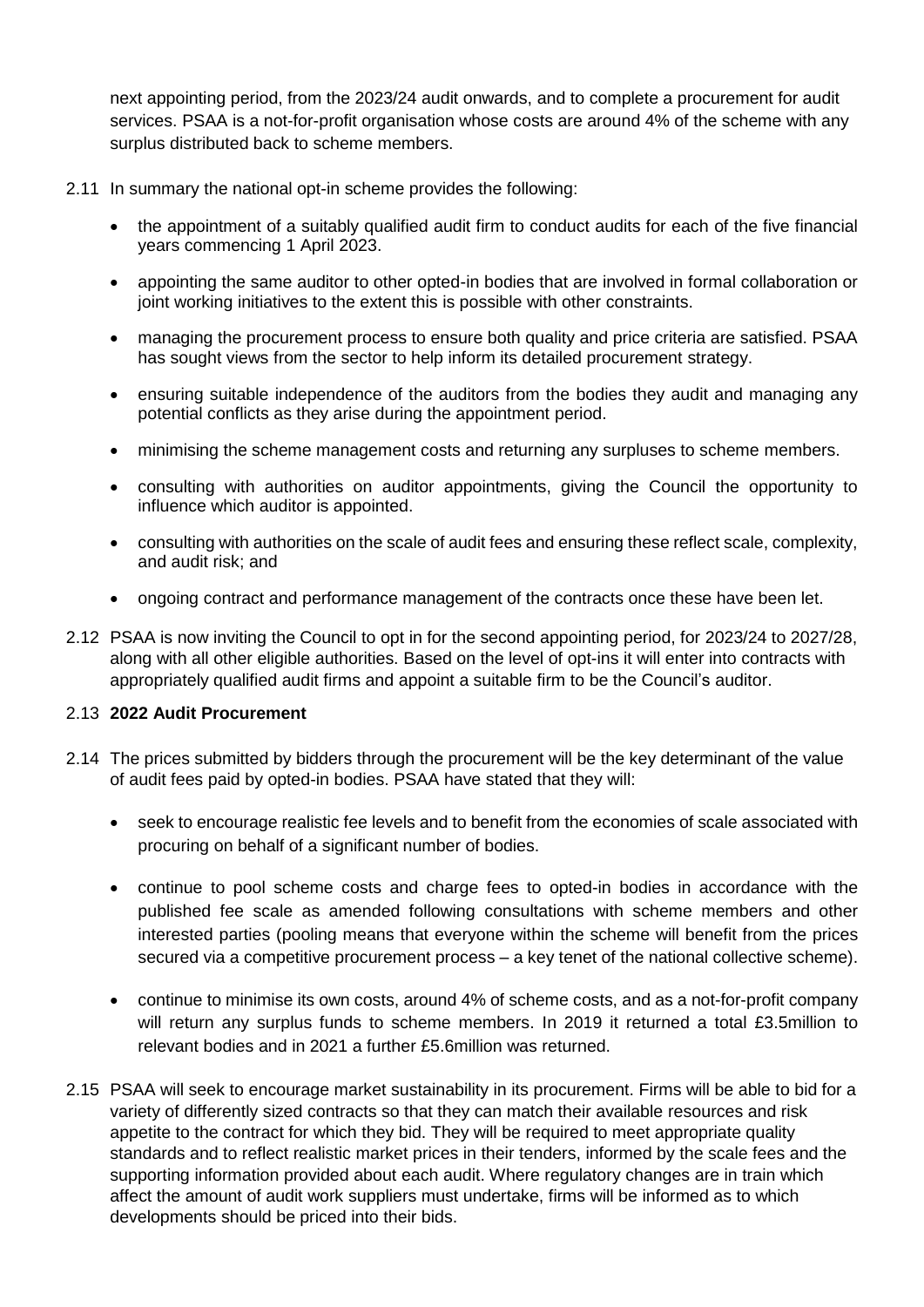- 2.16 The national offer provides the appointment of an independent auditor with limited administrative cost to the council. By joining the scheme, the council would be acting with other councils to optimise the opportunity to influence the market that a national procurement provides.
- 2.17 The recommended approach is therefore to opt into the national auditor appointment scheme. Regulation 19 of the Local Audit (Appointing Person) Regulations 2015 requires that a decision to opt in to the PSAA national scheme or to appoint auditors directly must be made by a meeting of the Council as a whole. Furthermore, the Council needs to respond formally to PSAA's invitation in the form specified by PSAA by the close of the opt-in period (11 March 2022). It is recommended that authority is delegated to the Director of Finance and Property to respond to the invitation and take the necessary steps to finalise the appointment itself following the PSAA procurement process.
- 2.18 Contract and performance management of the contracts will be provided by the PSAA.

## **3. FINANCE**

- 3.1 There is a risk that current external audit fee levels could increase when the current contracts end. It is clear that the scope of audit has increased, requiring more audit work. There are also concerns about capacity and sustainability in the local audit market.
- 3.2 The agreed scale fee for 2021/22 audit is £160,038 for the Council and £17,170 for the Pension Fund.
- 3.3 Opting into a national scheme provides maximum opportunity to ensure fees are as realistic as possible, while ensuring the quality of audit is maintained, by entering into a large scale collective procurement arrangement.
- 3.4 If the national scheme is not used some additional resource may be needed to establish an auditor panel and conduct a local procurement.
- 3.5 Until a procurement exercise is completed it is not possible to state what, if any additional resource may be required for audit fees from 2023/24.
- 3.6 Funding for the External Auditor fees is budgeted for within the Finance and Property Division.

### **4. LEGAL AND DEMOCRACY**

- 4.1 Section 7 of the Local Audit and Accountability Act 2014 requires a relevant Council to appoint a local auditor to audit its accounts for a financial year not later than 31 December in the preceding year.
- 4.2 Section 8 governs the procedure for appointment including that the Council must consult and take account of the advice of its auditor panel on the selection and appointment of a local auditor. Section 8 provides that where a relevant Council is a local Council operating executive arrangements, the function of appointing a local auditor to audit its accounts is not the responsibility of an executive of the Council under those arrangements.
- 4.3 Section 12 makes provision for the failure to appoint a local auditor. The Council must immediately inform the Secretary of State, who may direct the Council to appoint the auditor named in the direction or appoint a local auditor on behalf of the Council.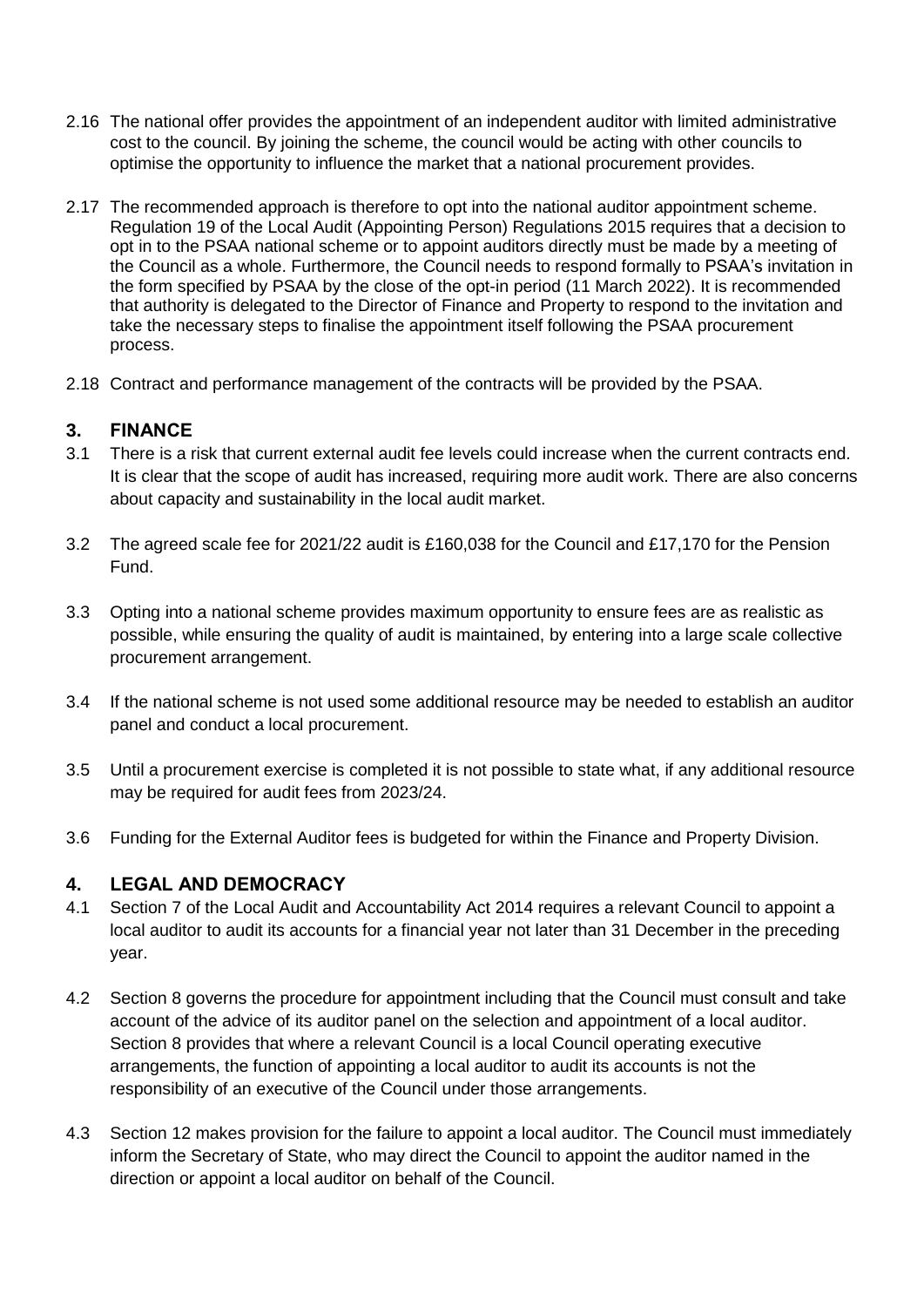- 4.4 Section 17 gives the Secretary of State the power to make regulations in relation to an 'appointing person' specified by the Secretary of State. This power has been exercised in the Local Audit (Appointing Person) Regulations 2015 (SI 192) and this gives the Secretary of State the ability to enable a sector-led body to become the appointing person. In July 2016 the Secretary of State specified PSAA as the appointing person.
- 4.5 Regulation 19 of the Local Audit (Appointing Person) Regulations 2015 requires that a decision to opt in must be made by a meeting of the Council (meeting as a whole) and cannot be delegated, except where the authority is a corporation sole.
- 4.6 The Council then needs to respond formally to PSAA's invitation in the form specified by PSAA by the close of the opt-in period (11 March 2022).
- 4.7 There were no further comments from Democratic Services.

## **5. CONSULTATION AND CO-PRODUCTION**

- 5.1 The procurement is supported by the Local Government Association and the Department for Levelling up, Housing and Communities
- 5.2 In June 2021 the PSAA issued a draft prospectus and invited views and comments on their early thinking on the development of the national scheme for the next period. [Feedback from the sector](https://www.psaa.co.uk/about-us/appointing-person-information/appointing-period-2023-24-2027-28/prospectus-2023-and-beyond/response-to-consultations-on-proposed-arrangements-for-the-appointing-period-starting-april-2023/)  [and the market](https://www.psaa.co.uk/about-us/appointing-person-information/appointing-period-2023-24-2027-28/prospectus-2023-and-beyond/response-to-consultations-on-proposed-arrangements-for-the-appointing-period-starting-april-2023/) has been extremely helpful and has enabled the PSAA to refine their proposals which are now set out in [the scheme prospectus](https://www.psaa.co.uk/about-us/appointing-person-information/appointing-period-2023-24-2027-28/prospectus-2023-and-beyond/) and [procurement strategy.](https://www.psaa.co.uk/about-us/appointing-person-information/appointing-period-2023-24-2027-28/procurement-strategy/) Both documents contain information that you may find helpful.
- 5.3 Officers provided feedback and we shared our views on the current arrangements and challenges including performance and quality issues.

### **6. RISK MANAGEMENT**

- 6.1 The principal risks are that the Council/Authority:
	- fails to appoint an auditor in accordance with the requirements and timing specified in local audit legislation; or
	- does not opt into the national procurement, but wishes to proceed with own arrangements
	- does not achieve value for money in the appointment process.

These risks are considered best mitigated by opting into the sector-led approach through PSAA.

6.2 The main risks that impede on the successful delivery are:

| <b>Item</b> | <b>Risk</b>                                                                     | Likelihood | <b>Impact</b> | Score | <b>Control Measures</b>                                       |
|-------------|---------------------------------------------------------------------------------|------------|---------------|-------|---------------------------------------------------------------|
|             | Not opting into the national<br>procurement                                     |            | 4             | 4     | Will need to put in<br>place alternative<br>procurement plans |
| 2           | Failure to appointment external<br>auditor through local procurement in<br>time | 3          | 8             | 24    | Procurement to<br>commence in March<br>2022                   |

#### **Table 1 – Risk Register**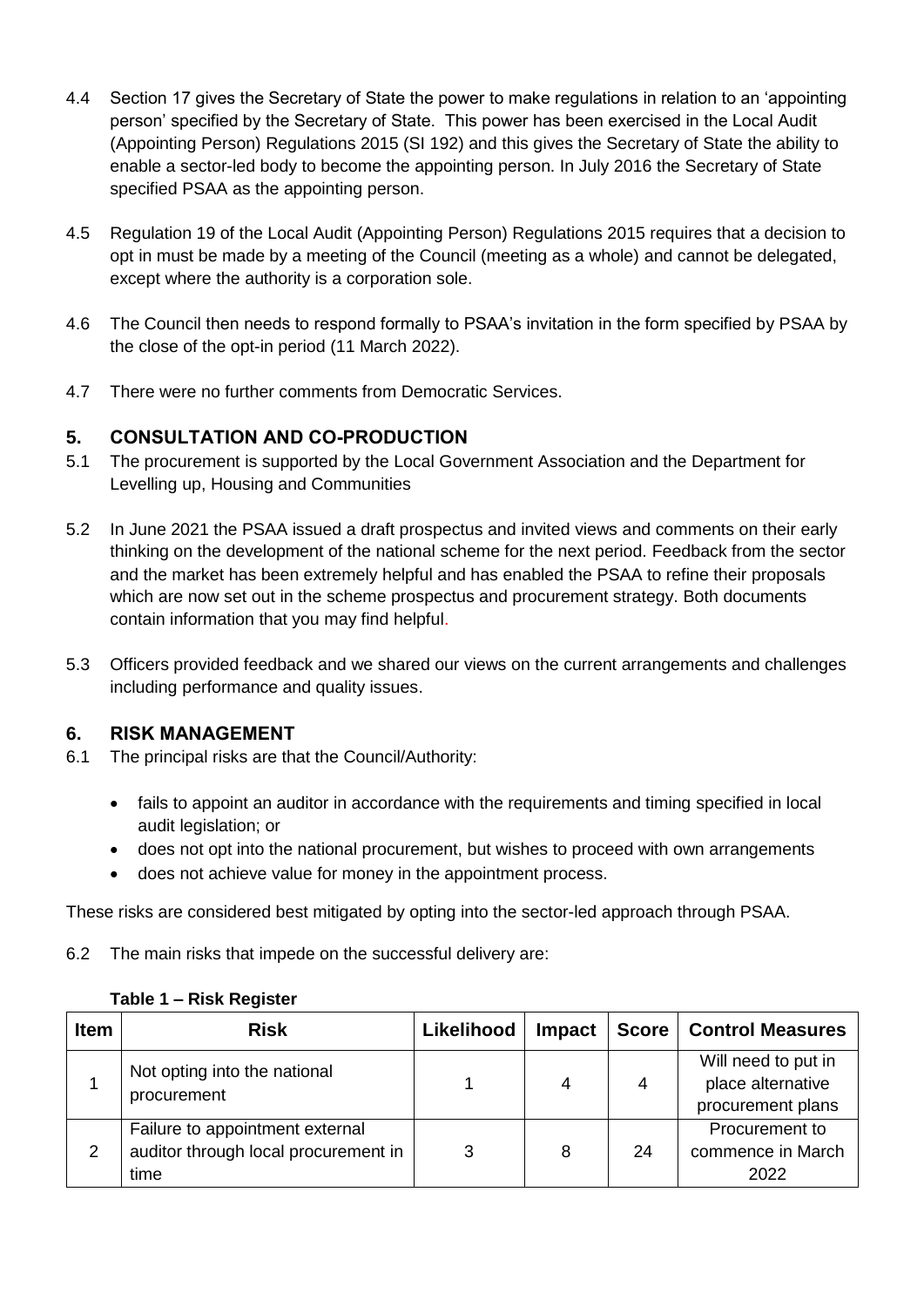**Key**

|        | <b>Likelihood</b>   Very Likely = $4$   Likely = $3$ | Unlikely = $2$                            | $\sqrt{\frac{1}{1}}$ Very Unlikely = 1 |
|--------|------------------------------------------------------|-------------------------------------------|----------------------------------------|
| Impact | Major = $8$                                          | Serious = 4   Significant = 2   Minor = 1 |                                        |

## **7. EQUALITIES IMPACT ASSESSMENT**

7.1 No impact is expected. An EIA has been prepared and submitted for consideration by the Panel and the results will be included in the final version of the report. .

## **8. COMMUNITY SAFETY**

8.1 Not applicable

#### **9. ORGANISATIONAL IMPLICATIONS Environmental**

9.1 Not applicable.

#### **Health**

9.2 Not applicable.

### **Corporate Parenting**

9.3 Not applicable.

#### **Staffing and accommodation**

9.4 None.

#### **Responsible Procurement**

*Good Quality Jobs with Fair Pay and Decent Working Conditions*

9.5 Not applicable

*Quality Apprenticeships, targeted Employment for Lambeth residents and Lambeth Priority Group* 9.6 Not applicable

*Reduce Emissions: Lambeth Council has a commitment to being Zero Carbon by 2030*

9.7 Not applicable

*Single Use Plastics*

9.8 Not applicable

*Positive Health and Wellbeing* 

9.9 Not applicable

*Other* 

9.10 The PSAA will determine 5% of the bidders tender evaluation score by the additional social value that they will deliver from the contact. The scope will include sustainability and environmental concerns; equality, diversity and inclusion; alongside apprenticeships and long term development opportunities. The intention is to ask bidders to describe how their delivery of social value will be measured and evidenced to the PSAA so that it will form part of the contract management arrangements.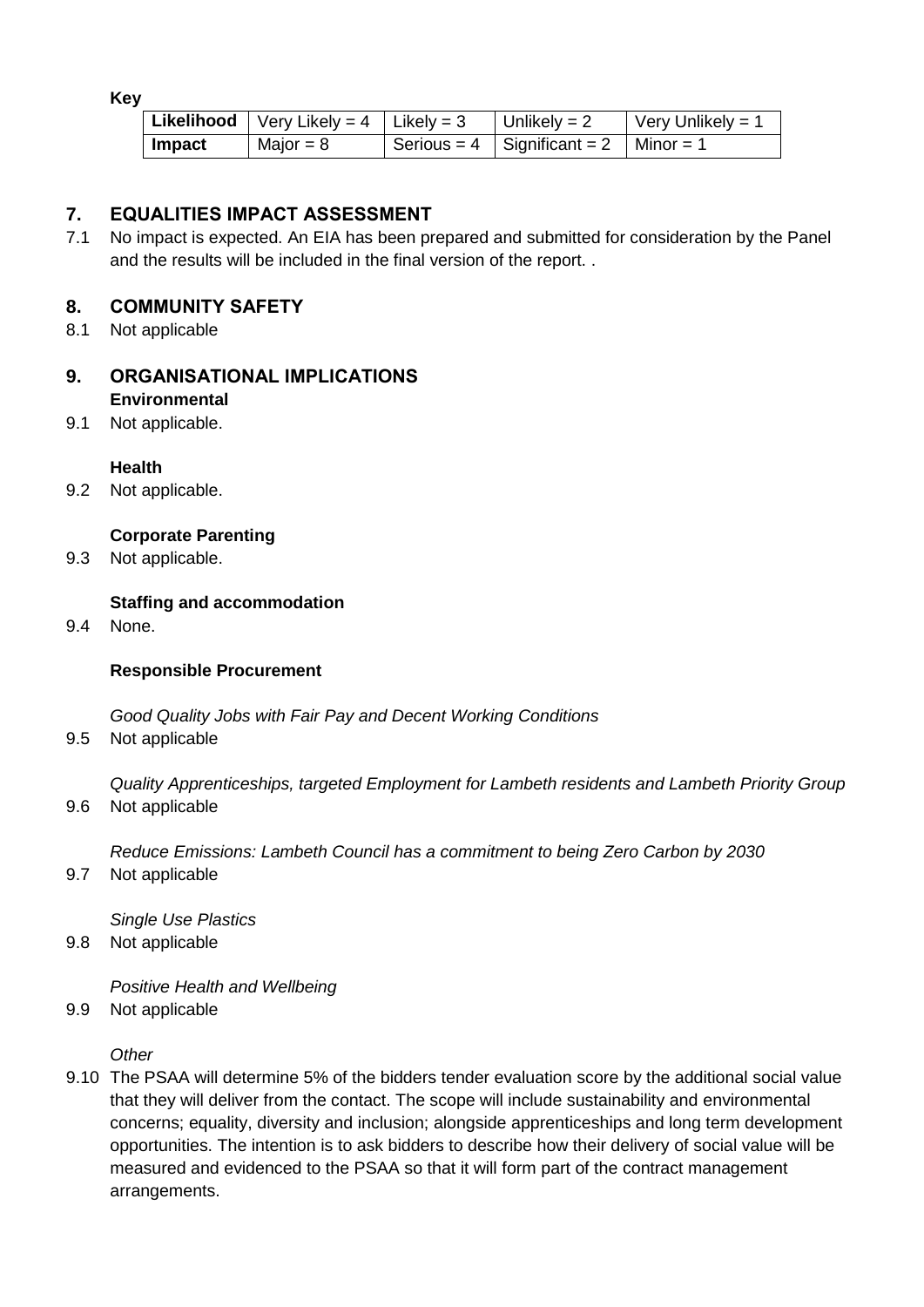## **10. TIMETABLE FOR IMPLEMENTATION**

- 10.1 If the Council chooses to opt into the national procurement scheme, it has to confirm before 22 March 2022 using the 'Form of Notice of Acceptance' provided by the PSAA.
- 10.2 PSAA will commence the formal procurement process in early February 2022. It expects to award contracts in August 2022 and will then consult with authorities on the appointment of auditors so that it can make appointments by the statutory deadline of 31 December 2022.
- 10.3 The new arrangement will take effect from 1<sup>st</sup> April 2023.

| <b>Activity</b>                 | <b>Proposed Date</b> |
|---------------------------------|----------------------|
| <b>Corporate Committee</b>      | 27.01.2022           |
| <b>Full Council</b>             | 02.03.2022           |
| Appointment confirmation        | 31.12.2022           |
| <b>Commencement of Contract</b> | 01.04.2023           |